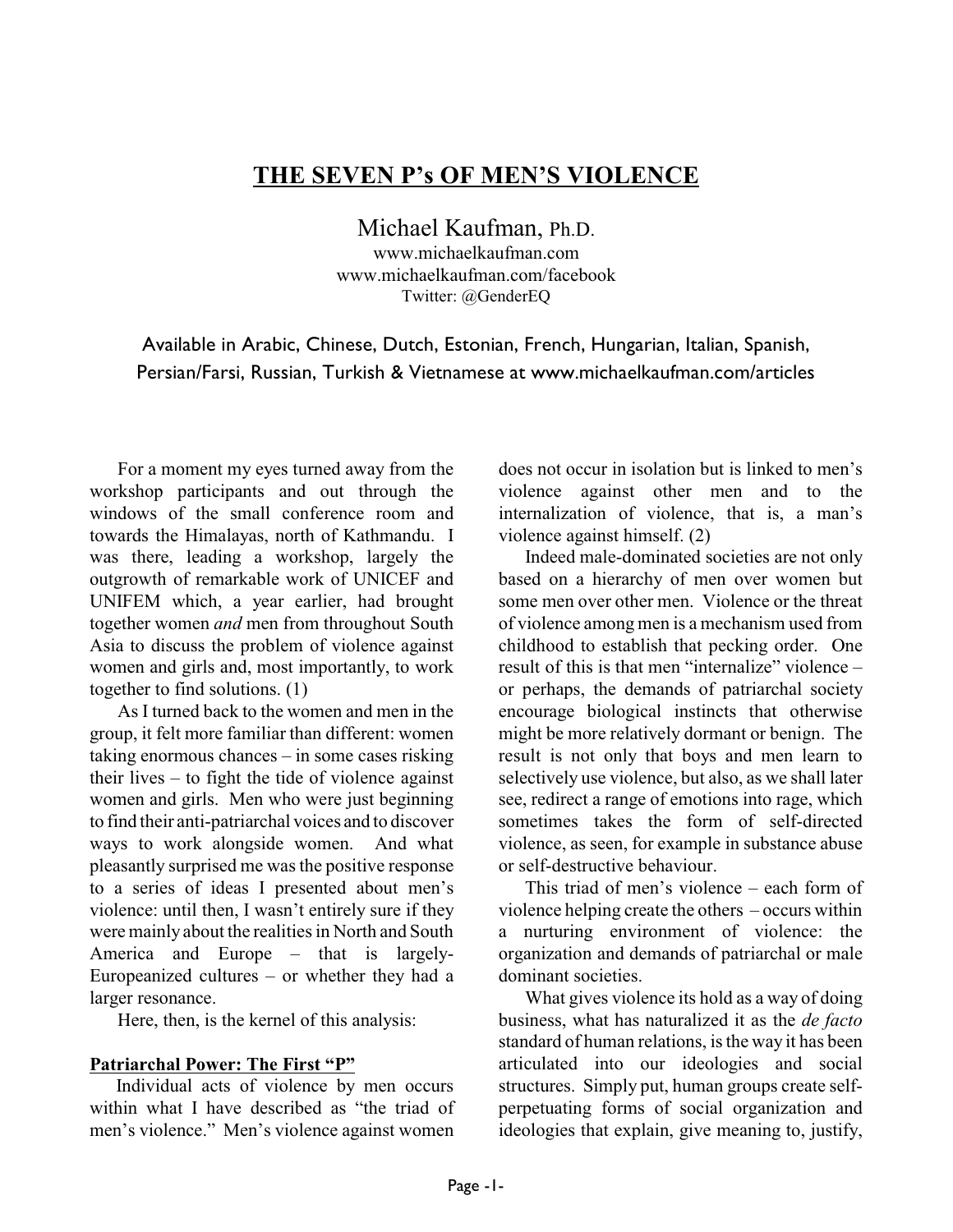and replenish these created realities.

Violence is also built into these ideologies and structures for the simpler reason that it has brought enormous benefits to particular groups: first and foremost, violence (or at least the threat of violence), has helped confer on men (as a group) a rich set of privileges and forms of power. If indeed the original forms of social hierarchy and power are those based on sex, then this long ago formed a template for all the structured forms of power and privilege enjoyed by others as a result of social class or skin color, age, religion, sexual orientation, or physical abilities. In such a context, violence or its threat become a means to ensure the continued reaping of privileges and exercise of power. It is both a result and a means to an end.

## **The Sense of Entitlement to Privilege: The Second "P"**

The individual experience of a man who commits violence may not revolve around his desire to maintain power. His conscious experience is not the key here. Rather, as feminist analysis has repeatedly pointed out, such violence is often the logical outcome of his sense of entitlement to certain privileges. If a man beats his wife for not having dinner on the table right on time, it is not only to make sure that it doesn't happen again, but is an indication of his sense of entitlement to be waited on. Or, say a man sexually assaults a woman on a date, it is about his sense of entitlement to his physical pleasure even if that pleasure is entirely one sided. In other words, as many women have pointed out, it is not only inequalities of power that lead to violence, but a conscious or often unconscious sense of entitlement to privilege.

## **The Third "P": Permission**

Whatever the complex social and psychological causes of men's violence, it wouldn't continue if there weren't explicit or tacit permission in social customs, legal codes, law enforcement, and certain religious teachings. In many countries, laws against wife assault or sexual assault are lax or non-existent; in many others laws are barely enforced; in still others they are absurd, such as those countries where a charge of rape can only be prosecuted if there are several male witnesses and where the testimony of the woman isn't taken into account.

Meanwhile, acts of men's violence and violent aggression (in this case, usually against other men) are celebrated in sport and cinema, in literature and warfare. Not only is violence permitted, it is glamorized and rewarded. The very historic roots of patriarchal societies is the use of violence as a a key means of solving disputes and differences, whether among individuals, groups of men, or, later, between nations.

I am often reminded of this permission when I hear of a man or women who fails to call the police when theyhear a woman neighbour or child being beaten. It is deemed a "private" affair. Can you imagine someone seeing a store being robbed and declining to call the police because it is a private affair between the robber and the store owner?

## **The Fourth "P": The Paradox of Men's Power**

It is my contention, however, that such things do not in themselves explain the widespread nature of men's violence, nor the connections between men's violence against women and the many forms of violence among men. Here we need to draw on the paradoxes of men's power or what I have called "men's contradictory experiences of power." (3)

The very ways that men have constructed our social and individual power is, paradoxically, the source of enormous fear, isolation, and pain for men ourselves. If power is constructed as a capacityto dominate and control, if the capacity to act in "powerful" ways requires the construction of a personal suit of armor and a fearful distance from others, if the very world of power and privilege removes us from the world of childrearing and nurturance, then we are creating men whose own experience of power is fraught with crippling problems.

This is particularly so because the internalized expectations of masculinity are themselves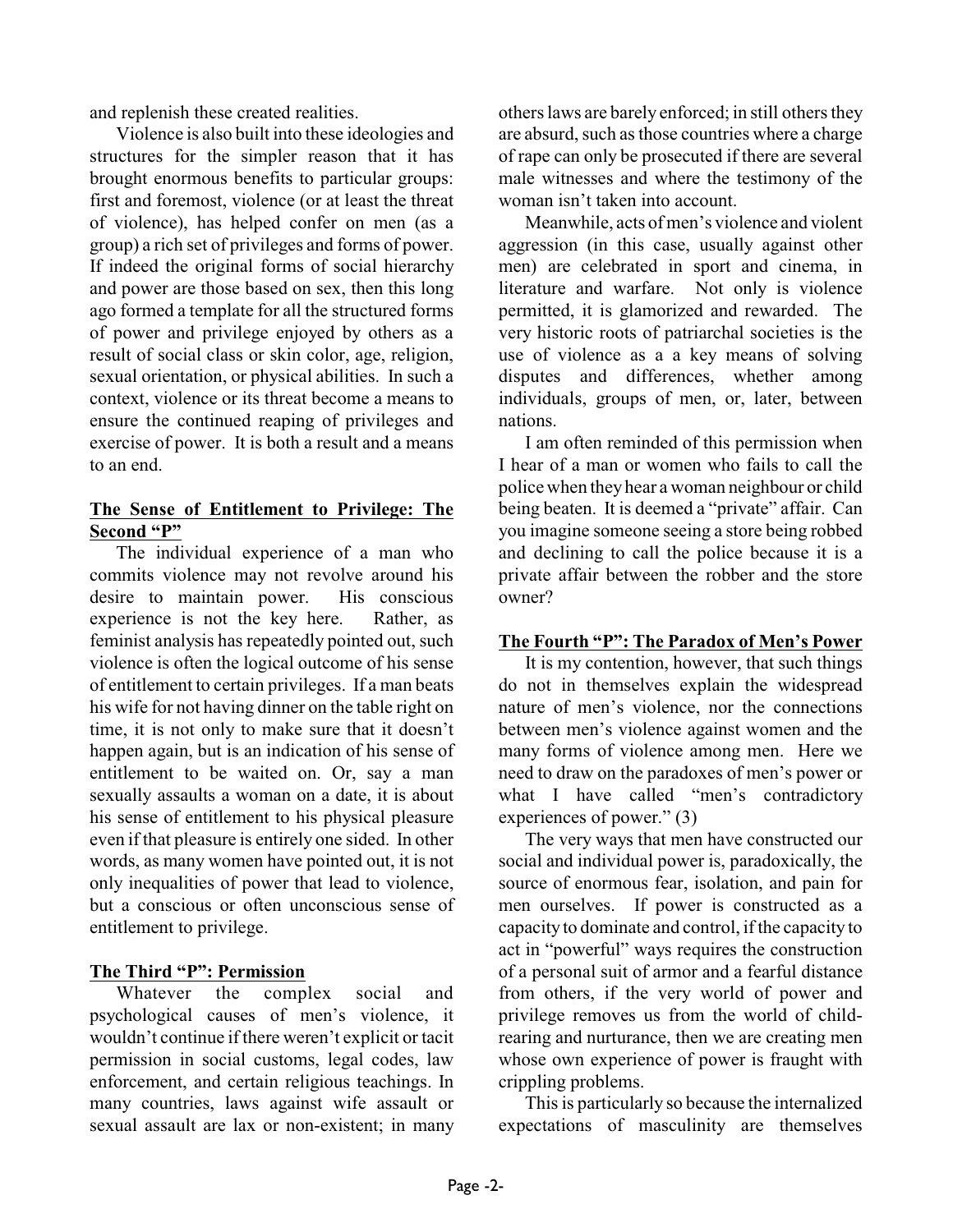impossible to satisfy or attain. This may well be a problem inherent in patriarchy, but it seems particularly true in an era and in cultures where rigid gender boundaries have been overthrown. Whether it is physical or financial accomplishment, or the suppression of a range of human emotions and needs, the imperatives of manhood (as opposed to the simple certainties of biological maleness), seem to require constant vigilance and work, especially for younger men.

The personal insecurities conferred bya failure to make the masculine grade, or simply, the threat of failure, is enough to propel many men, particularly when they are young, into a vortex of fear, isolation, anger, self-punishment, self-hatred, and aggression.

Within such an emotional state, violence becomes a *compensatory mechanism*. It is a way of re-establishing the masculine equilibrium, of asserting to oneself and to others ones masculine credentials. This expression of violence usually includes a choice of a target who is physically weaker or more vulnerable. This may be a child, or a woman, or, as it may be social groups, such as gay men, or a religious or social minority, or immigrants, who seem to pose an easy target for the insecurity and rage of individual men, especially since such groups often haven't received adequate protection under the law. (This compensatory mechanism is clearly indicated, for example, in that most 'gay-bashing' is committed by groups of young men in a period of their life when they experience the greatest insecurity about making the masculine grade.)

What allows violence as an individual compensatory mechanism has been the widespread acceptance of violence as a means of solving differences and asserting power and control. What makes it possible are the power and privileges men have enjoyed, things encoded in beliefs, practices, social structures, and the law.

Men's violence, in its myriad of forms, is therefore the result both of men's power, the sense of entitlement to the privilege, the permission for certain forms of violence, and the fear (or reality) of not having power.

But there is even more.

## **The Fifth "P": The Psychic Armour of Manhood**

Men's violence is also the result of a character structure that is typically based on emotional distance from others. As I and many others have suggested, the psychic structures of manhood are created in early childrearing environments that are often typified by the absence of fathers and adult men – or, at least, by men's emotional distance. In this case, masculinity gets codified by absence and constructed at the level of fantasy. But even in patriarchal cultures where fathers are more present, masculinity is codified as a rejection of the mother and femininity, that is, a rejection of the qualities associated with caregiving and nurturance. As various feminist pyschoanalysts have noted, this creates rigid ego barriers, or, in metaphorical terms, a strong suit of armor.

The result of this complex and particular process of psychological development is a dampened ability for empathy (to experience what others are feeling) and an inability to experience other people's needs and feelings as necessarily relating to one's own. Acts of violence against another person are, therefore, possible. How often do we hear a man say he "didn't really hurt" the woman he hit? Yes, he is making excuses, but part of the problem is that he truly may not experience the pain he is causing. How often do we hear a man say, "she wanted to have sex"? Again, he may be making an excuse, but it may well be a reflection of his diminished ability to read and understand the feelings of another.

#### **Masculinity as a Psychic Pressure Cooker:The Sixth "P"**

Many of our dominant forms of masculinity hinge on the internalization of a range of emotions and their redirection into anger. It is not simply that men's language of emotions is often muted or that our emotional antennae and capacity for empathy are somewhat stunted. It is also that a range of natural emotions have been ruled off limits and invalid. While this has a cultural specificity, it is rather typical for boys to learn from an early age to repress feelings of fear and pain. On the sports field we teach boys to ignore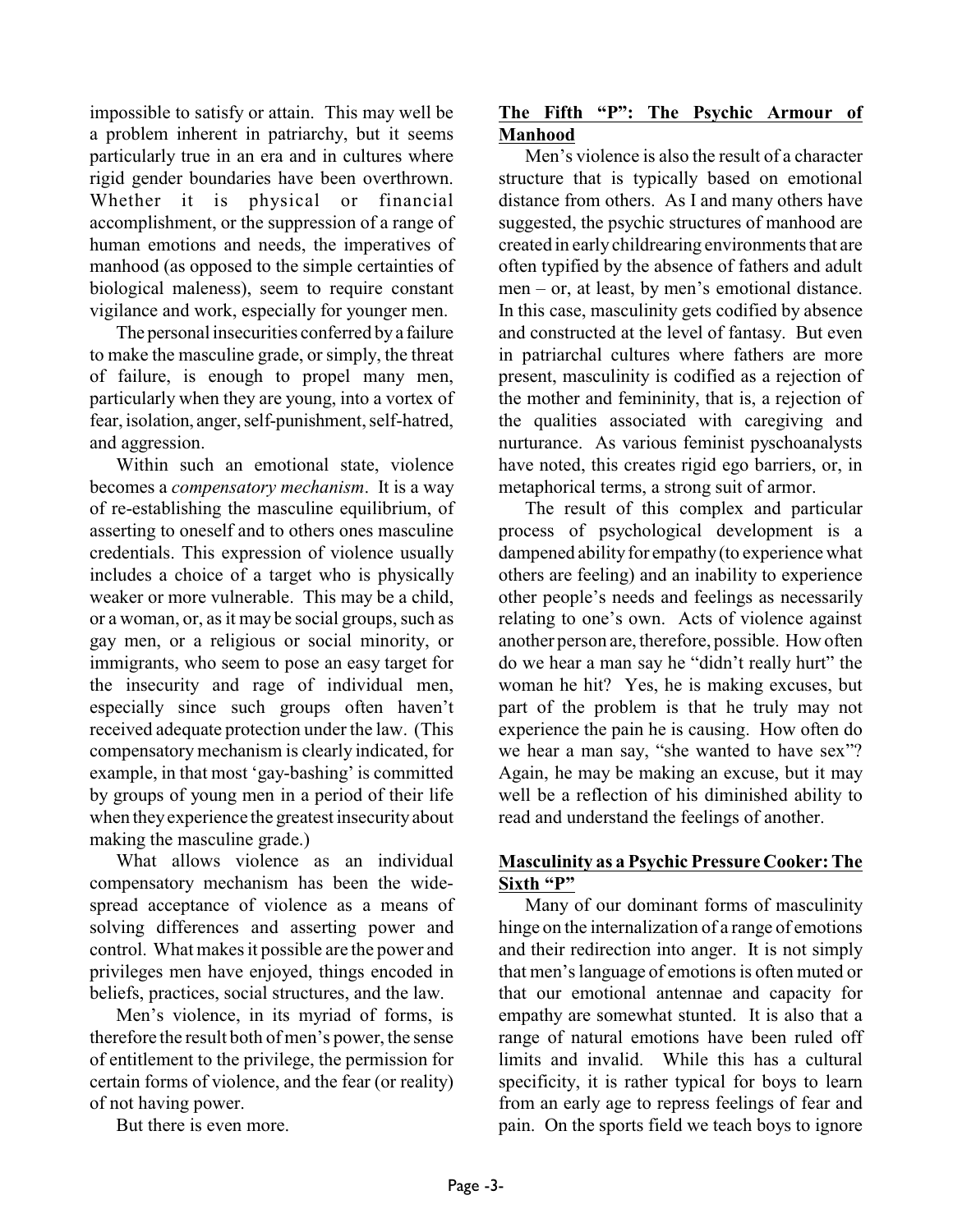pain. At home we tell boys not to cry and act like men. Some cultures celebrate a stoic manhood. (And, I should stress, boys learn such things for survival: hence it is important we don't blame the individual boy or man for the origins of his current behaviours, even if, at the same time, we hold him responsible for his actions.)

Of course, as humans, we still experience events that cause an emotional response. But the usual mechanisms of emotional response, from actually experiencing an emotion to letting go of the feelings, are short-circuited to varying degrees among many men. But, again for many men, the one emotion that has some validation is anger. The result is that a range of emotions get channeled into anger. While such channeling is not unique to men (nor is it the case for all men), for some men, violent responses to fear, hurt, insecurity, pain, rejection, or belittlement are not uncommon.

This is particularly true where the feeling produced is one of not having power. Such a feeling only heightens masculine insecurities: if manhood if about power and control, not being powerful means you are not a man. Again, violence becomes a means to prove otherwise to yourself and others.

## **The Seventh "P": Past experiences**

This all combines with more blatant experiences for some men. Far too many men around the world grew up in households where their mother was beaten by their father. They grew up seeing violent behaviour towards women as the norm, as just the way life is lived. For some men this results in a revulsion towards violence, while in others it produces a learned response. In many cases it is both: men who use violence against women often feel deep selfloathing for themselves and their behaviour.

But the phrase "learned response" is almost too simplistic. Studies have shown that boys and girls who grow up witnessing violence are far more likely to be violent themselves. Such violence may be a way of getting attention; it may be a coping mechanism, a way of externalizing impossible-to-cope-with feelings. Such patterns

of behaviour continue beyond childhood: most men who end up in programs for men who use violence either witnessed abuse against their mother or experienced abuse themselves.

The past experiences of many men also includes the violence they themselves have experienced. In many cultures, while boys maybe half as likely to experience sexual abuse than girls, they are twice as likely to experience physical abuse. Again, this produces no one fixed outcome, and, again, such outcomes are not unique to boys. But in some cases these personal experiences instill deep patterns of confusion and frustration, where boys have learned that it is possible to hurt someone you love, where only outbursts of rage can get rid of deeply-imbedded feelings of pain.

And finally, there is the whole reign of petty violence among boys which, as a boy, doesn't seem petty at all. Boys in many cultures grow up with experiences of fighting, bullying, and brutalization. Sheer survival requires, for some, accepting and internalizing violence as a norm of behaviour.

## **Ending the Violence**

This analysis, even presented in such a condensed form, suggests that challenging men's violence requires an articulated response that includes:

- Challenging and dismantling the structures of men's power and privilege, and ending the cultural and social permission for acts of violence. If this is where the violence starts, we can't end it without support by women and men for feminism and the social, political, legal, and cultural reforms and transformations that it suggests.
- The redefinition of masculinity or, really, the dismantling of the psychic and social structures of gender that bring with them such peril. The paradox of patriarchy is the pain, rage, frustration, isolation, and fear among that half of the species for whom relative power and privilege is given. We ignore all this to our peril. In order to successfully reach men, this work must be premised on compassion,